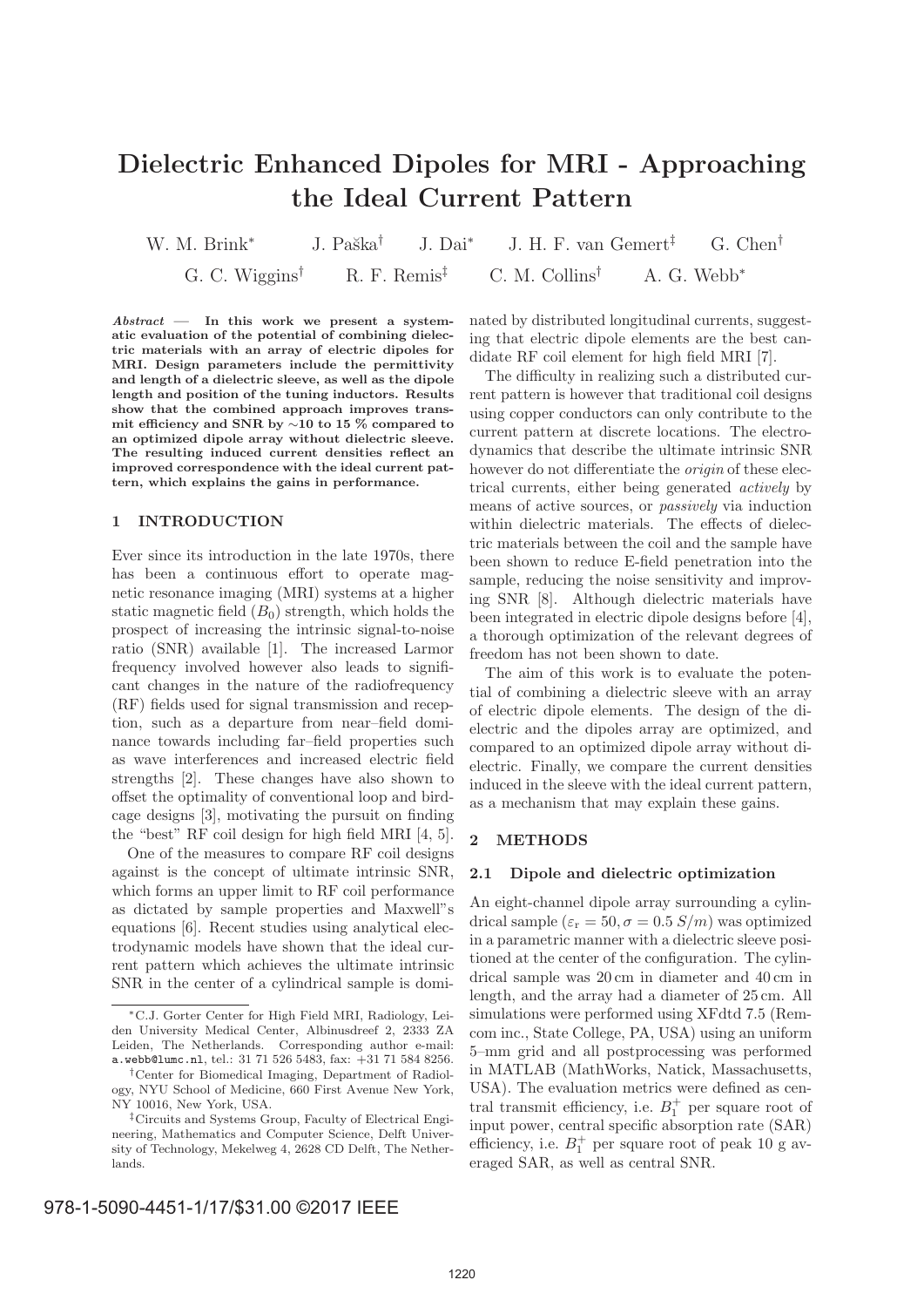

Figure 1: Illustration of the simulation setup. The eight-channel dipole array is partitioned into segments to facilitate optimization of the dipole length and inductor position via circuit co–simulation, resulting in a 104-port model. The dielectric sleeve (shown in white) is varied in dielectric properties and length.

The dipole array elements were modeled using a circuit co–simulation approach by segmenting a 35 cm long and 1 cm wide dipole into sections of 2.5 cm length. This setup is illustrated in Figure 1. The interconnected sections were then combined at the circuit-level using a topological arrangement of open and short circuits and one tuning inductor per leg of the dipole [9]. After tuning the dipoles, a lattice balun matching circuit was incorporated to match the elements to  $50 \Omega$ . All reactances were set to have a Q-factor of 150.

A dielectric sleeve of 1 cm thickness was varied in length from 5 cm up to 20 cm in steps of 5 cm, and was varied in relative permittivity from 50 up to 300 in steps of 50. The electrical conductivity of the sleeve was set to  $0.2 S/m$ . The degrees of freedom for the dipole design were evaluated for each of the sleeve designs, rendering a rigorous optimization approach to find the best combined design.

### **2.2 Ideal current pattern**

The ideal current pattern was computed from the fields generated by a circularly polarized transverse magnetic source in the center of the cylindrical sample, which corresponds to a nuclear spin precessing at the Larmor frequency. For objects of large electrical size it has been shown that the resulting tangential electric field component at the surface of the sample corresponds to the ideal current pattern, which can be explained as maximizing the signal sensitivity via reciprocity [8]. The ideal current pattern was then compared to the currents induced in the dielectric sleeve, both with and without the sleeve in place.

## **3 RESULTS**

The variation in maximum attainable central transmit efficiency, SNR and SAR efficiency with the design of the dielectric sleeve are shown in Figure 2. We note that the dipole elements are optimized for each sleeve design and performance metric separately. A smooth optimum can be observed around a sleeve length of 10 cm with a relative permittivity of 200.

With these optimized dielectric sleeve parameters, the variation of the array performance with dipole length and inductor position is shown in Figure 2. A 14% gain in central transmit efficiency and 9% gain in central SNR can be realized when the dielectric sleeve is introduced, and central SAR efficiency is increased by 12%. The corresponding sensitivity maps in the optimized dipole arrays with dielectric sleeve are shown in Figure 5.

Finally, the SNR optimized configuration is compared against the ideal current pattern, the results of which are shown in Figure 5. The mean values along the azimuthal direction indicate that the sleeve increases the current density around the center of the configuration, which is the most dominant contribution as indicated by the ideal current pattern.

## **4 CONCLUSION**

This study shows that the performance of electric dipole arrays for high field MRI can improve when a suitably designed dielectric material is included. The applied current distribution is enhanced in the center due to the sleeve, which improves agreement with the ideal current pattern and explains these performance gains.

#### **Acknowledgments**

This study has been supported by the Nypels van der Zee Fonds and the Nederlandse Organisatie voor Wetenschappelijk Onderzoek (NWO), STW Project #13375.

#### **References**

- [1] D. I. Hoult and R. E. Richards, "The Signal-to-Noise Ratio of the Nuclear Magnetic Resonance Experiment," *Journal of Magnetic Resonance*, vol. 24, no. 1, pp. 71–85, 1976.
- [2] D. I. Hoult, "Sensitivity and Power Deposition in a High-Field Imaging Experiment," *Journal of Magnetic Resonance Imaging*, vol. 12, no. 1, pp. 46–67, aug 2000. [Online]. Available: http://www.ncbi.nlm.nih.gov/pubmed/10931564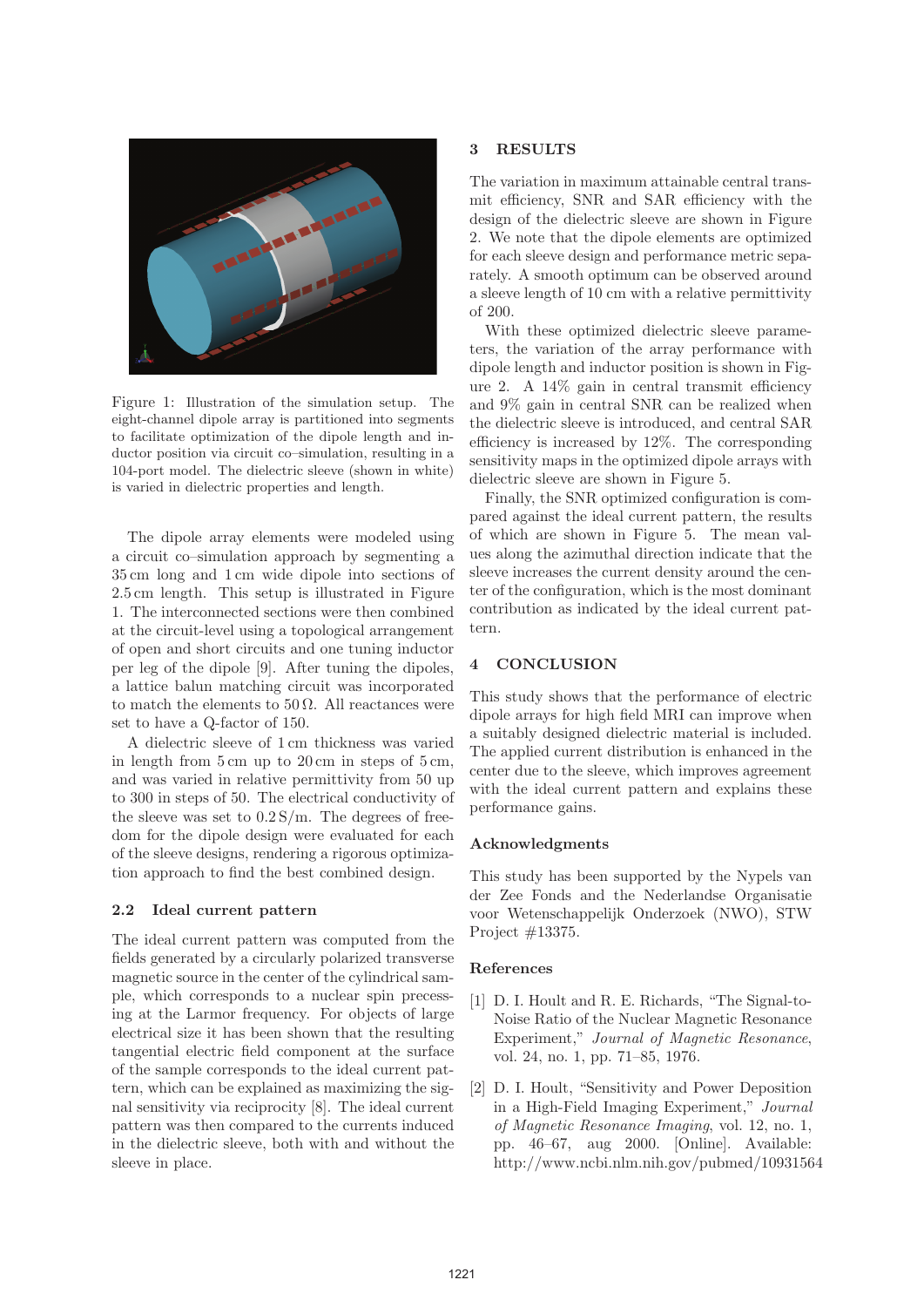

Figure 2: Variation of the maximum array performance with dielectric sleeve properties. For each sleeve design, the maximum attainable transmit efficiency (left), SNR (middle) and SAR efficiency (right) are shown. The optimum dielectric sleeve realizations are encircled in white.



Figure 3: Variation of the array performance with dipole design parameters, without (**a**) and with (**b**) the dielectric sleeve. Optima are encircled in white. Gains of ∼10–15% are observed in all performance metrics when introducing the dielectric sleeve, although the trade off between SAR and SNR is increased.

- [3] R. Lattanzi and D. K. Sodickson, "Ideal current patterns yielding optimal signal-to-noise ratio and specific absorption rate in magnetic resonance imaging: computational methods and physical insights," *Magnetic resonance in medicine*, vol. 68, no. 1, pp. 286–304, jul 2012.
- [4] A. J. E. Raaijmakers, O. Ipek, D. W. J. Klomp, C. Possanzini, P. R. Harvey, J. J. W. Lagendijk, and C. A. T. van den Berg, "Design of a Radiative Surface Coil Array Element at 7 T : The Single-Side Adapted Dipole Antenna," *Magnetic Resonance in Medicine*, vol. 66, pp. 1488– 1497, 2011.
- [5] L. Winter, P. Kellman, W. Renz, A. Gräßl,

F. Hezel, C. Thalhammer, and F. V. Knobelsdorff-brenkenhoff, "Comparison of three multichannel transmit/receive radiofrequency coil configurations for anatomic and functional cardiac MRI at 7.0T : implications for clinical imaging," *European Radiology*, vol. 22, pp. 2211–2220, 2012.

- [6] O. Ocali and E. Atalar, "Ultimate intrinsic signal-to-noise ratio in MRI." *Magnetic resonance in medicine*, vol. 39, no. 3, pp. 462–73, mar 1998.
- [7] D. K. Sodickson, G. C. Wiggins, G. Chen, K. Lakshmanan, and R. Lattanzi, "More than meets the eye: The mixed character of electric